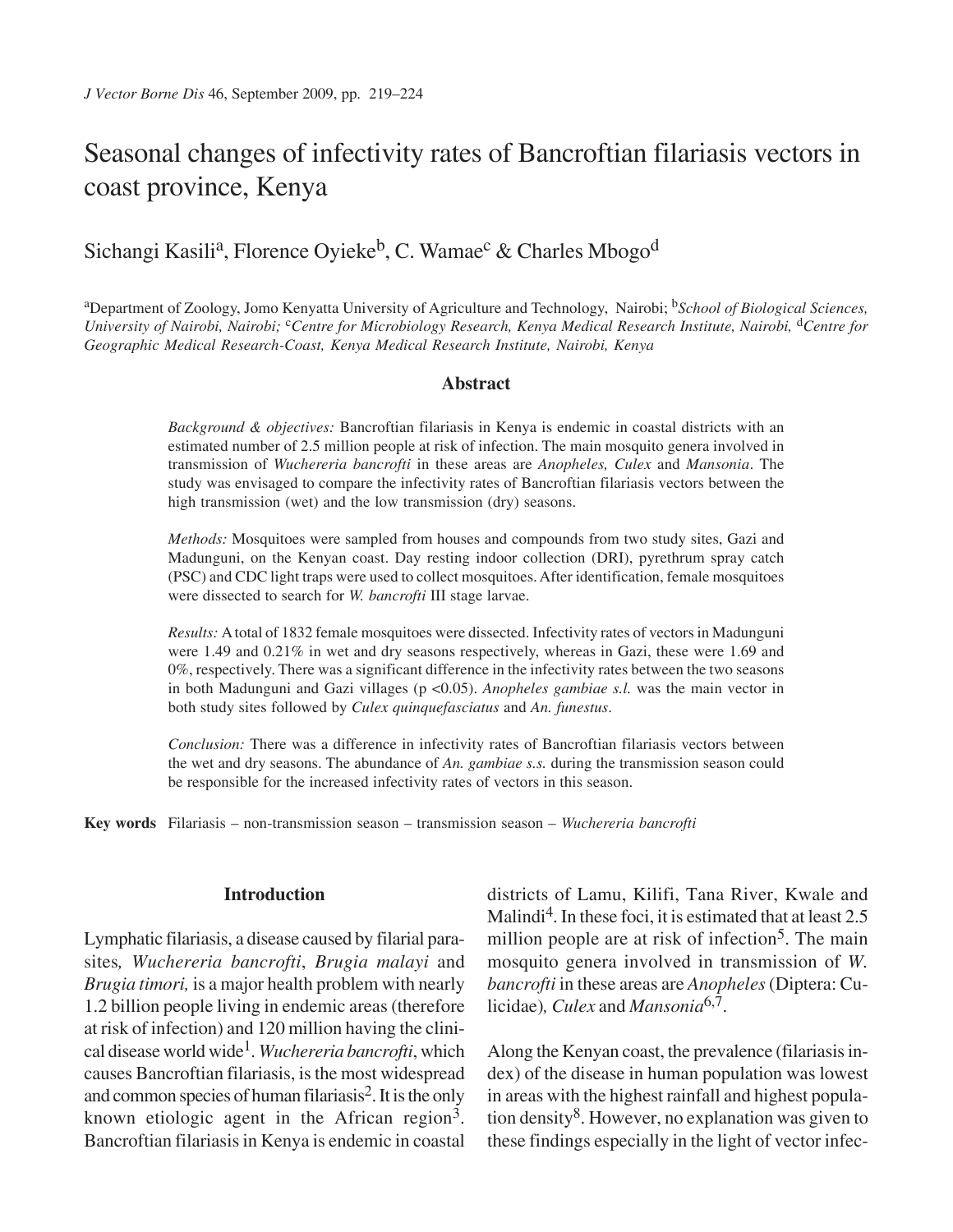tivity or infection rates. In an entomological study in Mambrui and Jaribuni, the peak transmission in the former was during the long rains and after the short rains in the latter<sup>9</sup>. In the same study it was found that during the hot dry season transmission was interrupted in Mambrui and was very low in Jaribuni<sup>9</sup>. Conclusion from another study was that transmission season for Bancroftian filariasis coincides with the long rains during which *Anopheles* vectors were  $abundant<sup>10</sup>$ , but there were no clear records of comparison between vector infectivity rates in the wet and dry seasons. This study was therefore conducted in Kwale and Malindi districts with the aim of determining the difference in vector infectivity and infection rates between the dry and wet seasons. It is envisaged that the results will provide relevant information which may provide further impetus to the ongoing control efforts, and to support future campaigns aimed at eliminating filariasis. For instance, choice of the environmental settings and time of the year during which vector control should be intensified, coupled with man/vector contact avoidance could very much be guided by these findings.

#### **Material & Methods**

*Study sites:* Two sites, Madunguni in Malindi district and Gazi in Kwale district were chosen for the study. Madunguni is a rural village which is 20 km northwest of Malindi town, on the valley of the River Sabaki. The terrain in most of the region is flat and sometimes covered by the floods of the River Sabaki. The inhabitants are the Giriama, a sub-tribe of the Miji-Kenda group of the coastal people. The Giriama mainly live in mud-walled and makuti-thatched houses which are sparsely spaced. Houses with stone walls and or iron-sheet roofing are extremely rare. The Giriama are peasants, growing mainly cassava and coconuts. Livestock kept include cattle and goats with some of the animals tethered inside human dwellings. This site was selected because it lies within the main filariasis foci along the Kenyan coast<sup>4</sup>.

Gazi is a small village town near the sea, about 60 km south of Mombasa town whose terrain gently slopes towards the sea. The village is inhabited by the Digo, another ethnic group of the Miji-Kenda, who grow coconuts and cashew-nuts but keep very few livestock. They live in clustered Swahili type of houses, a few of which have latrines inside. Gazi was chosen due to its easy accessibility and also being within the main filariasis foci $<sup>4</sup>$ .</sup>

*Mosquito sampling technique:* Mosquito collection was done twice, during the wet season (June/July 1998) and the dry season (September/October 1998). In all, 32 houses from Madunguni and 17 from Gazi were randomly selected from where mosquitoes were collected both indoors and outdoors. Fewer houses were selected in Gazi because of its small size.

Three methods were used for mosquito collection concurrently in order to increase the catch in terms of mosquito physiological status, i.e. gravid, blood fed and unfed as well as catering for the difference in feeding and resting behaviour of various species of filariasis vectors. For example, day resting indoor collection (DRI) and pyrethrum spray catch (PSC) were applied in all the houses whereas light traps were set up in only four compounds randomly selected. The first method was the DRI which was done twice a week between 0700 and 0900 hrs. PSC was done from 0700–0830 hrs and each house was sprayed twice a week. Each study site was arbitrarily divided into two zones such that a zone sampled using PSC one week would be sampled with DRI the following week. Lastly, CDC light traps were set under eves of houses or trees in the compound at 1900 hrs and collected the following day at 0700 hrs. Traps were set in a given compound only once a week. Collected mosquitoes were stored in paper cups inside the cool box and transported back to the laboratory for further processing.

*Laboratory processing:* In the laboratory, mosquitoes that were still alive (caught by DRI and light traps) in the paper cups were killed by chloroform. Dead mosquitoes were then sorted out into different species based on their morphological characteristics<sup>11</sup>. During dissection, the three parts of the female mos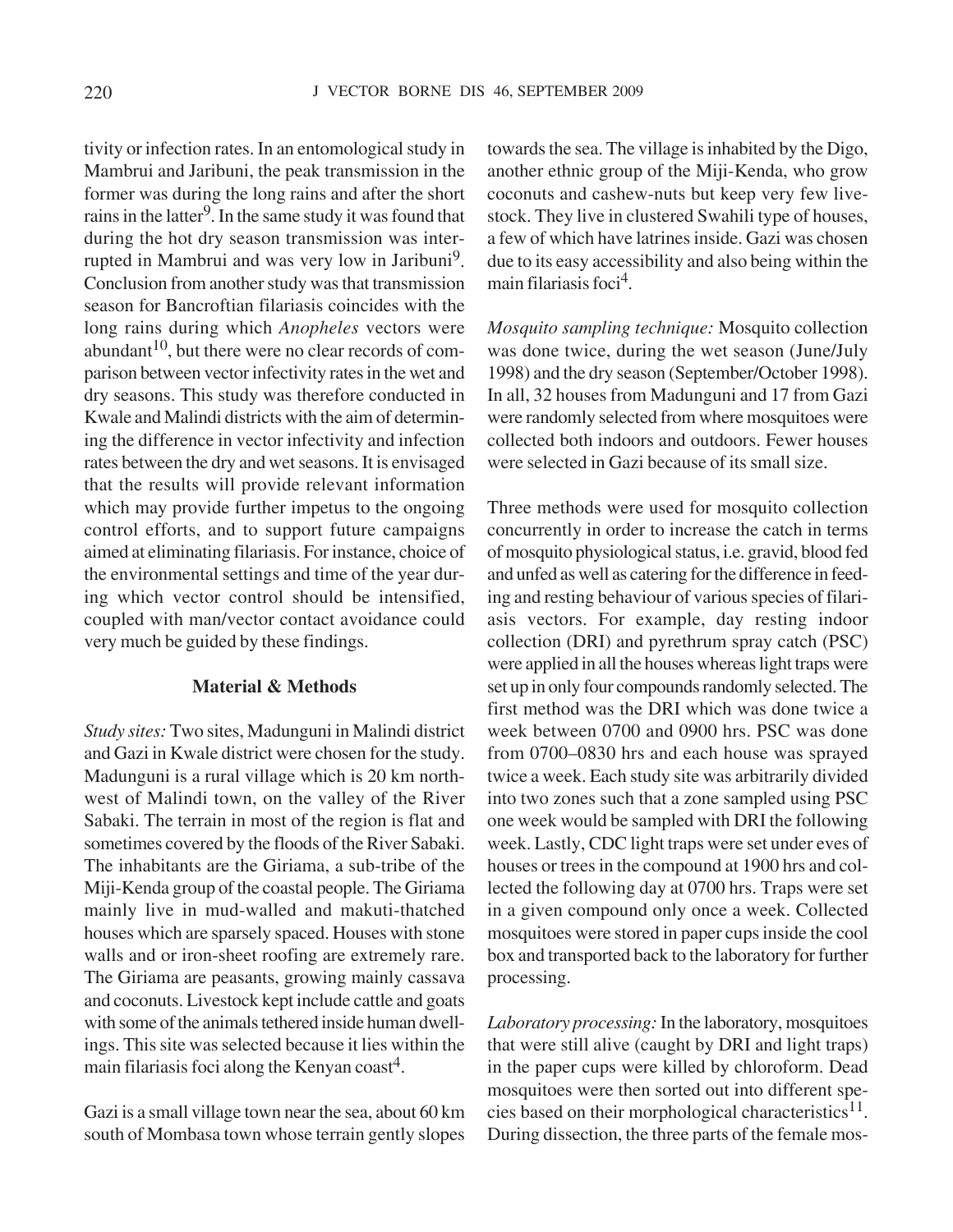quito (the head, thorax and abdomen) were dissected separately on the same slide to search for *Wuchereria bancrofti* Larval stages  $(L_1, L_2)$  and  $L_3$ ). Parasite identification was done on observation<sup>12</sup>. Infection and infectivity rates were calculated as follows:

Infectivity rate = 
$$
\frac{\text{No. of mosquities carrying L}_3}{\text{No. dissected}} \times 100
$$
  
Inflection rate = 
$$
\frac{\text{No. of mosquities carrying L}_1, L_2 \& L_3}{\text{No. dissected}} \times 100
$$

*Data analysis:* Data were analyzed by chi-square using Epi Info 6 computer software statistical analysis programme to compare the infectivity rates of mosquito vectors between the wet and dry seasons, the two study sites and the mosquito vectors species.

#### **Results**

A total of 1832 female mosquitoes were dissected in this study. Table 1 shows the infection and infectivity rates of mosquito vectors in Madunguni. Infection rates were 3.99 and 1.04% in the wet and dry seasons



*Fig. 1:* Mean monthly rainfall levels in Gazi and Madunguni indicating the wet and dry seasons

respectively. Infectivity rates were 1.49% for the wet season and 0.21% for dry season. Table 2 shows the infection and infectivity rates of mosquito vectors in Gazi. Infection rates were 3.16 and 0.42% in the wet and dry seasons respectively. Infectivity rates were 1.69% for wet season and nil for dry season. Fig. 1 shows the mean monthly rainfall levels in Gazi and Madunguni indicating the wet and dry seasons.

**Table 1. Infection and infectivity rates of mosquito vectors in Madunguni during the transmission (June/July 1998) and non-transmission (September/October 1998) seasons**

| Mosquito<br>species  | No.<br>dissected | No. con-<br>taining $L_1$ | No. con-<br>taining $L_2$ | No. con-<br>taining $L_3$ | Infection<br>rates $(\%)$ | Infectivity<br>rates $(\% )$ |
|----------------------|------------------|---------------------------|---------------------------|---------------------------|---------------------------|------------------------------|
| Wet season           |                  |                           |                           |                           |                           |                              |
| Cx. quinquefasciatus | 241              |                           |                           |                           | 2.49                      | 0.41                         |
| An. gambiae s.l.     | 90               |                           |                           |                           | 11.1                      | 5.6                          |
| An. funestus         | 36               |                           |                           |                           | 0                         | $^{(1)}$                     |
| M. africana          | 19               |                           |                           |                           |                           |                              |
| M. uniformis         | 13               |                           |                           |                           |                           |                              |
| An. squamosus        | $\mathfrak{D}$   |                           |                           |                           |                           |                              |
| Total                | 401              |                           |                           | h                         | 3.99                      | 1.49                         |
| Dry season           |                  |                           |                           |                           |                           |                              |
| An. gambiae s.l.     | 175              |                           |                           |                           | 2.3                       | 0.6                          |
| An. funestus         | 121              |                           |                           |                           | 0                         | $\mathbf{\Omega}$            |
| Cx. quinquefasciatus | 136              |                           |                           |                           | 0.7                       |                              |
| M. uniformis         | 43               |                           |                           |                           |                           |                              |
| An. squamosus        |                  |                           |                           |                           |                           |                              |
| Ae. furfurea         |                  |                           |                           |                           |                           |                              |
| Total                | 480              | 3                         |                           |                           | 1.04                      | 0.21                         |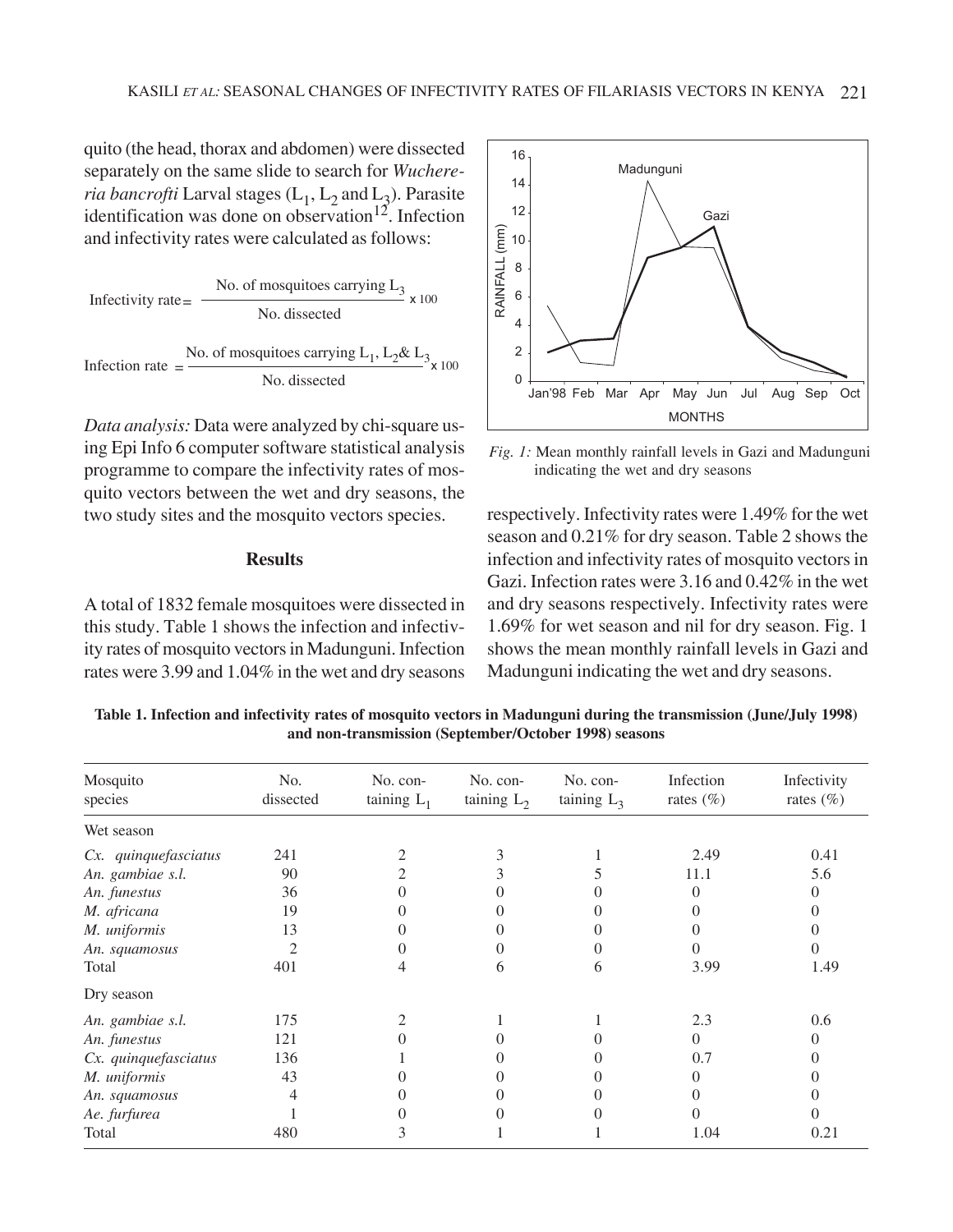| Mosquito<br>species  | No.<br>dissected | No. con-<br>taining $L_1$ | No. con-<br>taining $L_2$ | No. con-<br>taining $L_3$ | Infection<br>rates $(\% )$ | Infectivity<br>rates $(\% )$ |
|----------------------|------------------|---------------------------|---------------------------|---------------------------|----------------------------|------------------------------|
| Wet season           |                  |                           |                           |                           |                            |                              |
| Cx. quinquefasciatus | 186              |                           |                           |                           | 4.37                       | 2.68                         |
| An. gambiae s.l.     | 12               |                           |                           |                           | 16.6                       | 16.6                         |
| An. funestus         | 266              |                           |                           |                           | 1.87                       | 0.38                         |
| M. africana          | 2                |                           |                           |                           | 0                          | 0                            |
| Ae. aegypti          | 4                |                           |                           |                           | 0                          | $\Omega$                     |
| An. nili             |                  |                           |                           |                           | $\Omega$                   | $\Omega$                     |
| Total                | 471              |                           | $\mathfrak{D}$            | 8                         | 3.16                       | 1.69                         |
| Dry season           |                  |                           |                           |                           |                            |                              |
| Cx. quinquefasciatus | 371              | 2                         | 0                         | $\Omega$                  | 0.54                       | 0                            |
| An. funestus         | 101              |                           |                           |                           | 0                          |                              |
| An. gambiae s.l.     | 4                |                           |                           |                           | 0                          |                              |
| Ae. aegypti          | 3                |                           |                           |                           | 0                          |                              |
| Total                | 479              |                           | $\Omega$                  |                           | 0.42                       | $\theta$                     |

**Table 2. Infection and infectivity rates of mosquito vectors in Gazi during transmission (June/July 1998) and non-transmission (September/October 1998) seasons**

The infectivity rates differed significantly between the wet and dry seasons in both Madunguni ( $\chi^2$  = 4.60,  $p = 0.0320$ ) and Gazi ( $\chi^2 = 8.20$ ,  $p = 0.0041$ ). There was no significant difference in the overall vector infectivity rates between the two study sites in both the wet ( $\chi^2 = 0.06$ ,  $p = 8.279$ ) and dry ( $\chi^2 = 1.00$ ,  $p = 0.3175$ ) seasons.

Considering the infectivity rates of vector species independently, the order of vector importance of the three main vectors in Madunguni and Gazi was *An. gambiae, Cx. quinquefasciatus* and *An. funestus* (Tables 1 and 2). This was the same trend in both the wet and dry seasons. Statistically significant differences in infectivity rates were found between *An. gambiae* and *Cx. quinquefasciatus* ( $\chi^2$  = 9.22, *p* = 0.0230) and also between *An. gambiae* and *An. funestus* ( $\chi^2$ =11.67, *p* = 0.0063). However, there was no significant difference between the infectivity rates of An. funestus and *Cx. quinquefasciatus* ( $\chi^2$  = 1.43, *p* = 0.2313). *Culex quinquefasciatus* was abundant in dry season but *An. funestus* was dominant in Gazi during the wet season (Table 2). In Madunguni, *Cx. quinquefasciatus* was predominant in wet season whereas *An. gambiae s.l*. was predominant in the non-transmission season (Table 1). The highest number of infective larvae per mosquito in Madunguni was 3 with an average of 2 which occurred in wet season. There was only one infective mosquito (*An. gambiae*) in dry season with one  $L<sub>3</sub>$  recovered. In Gazi, the highest number of infective larvae per mosquito was 2, with an average of 1.12 during wet season. During dry season there was no infective larvae found.

#### **Discussion**

Mosquito behaviour and population dynamics vary temporally and spatially as well as according to the mosquito species. The results of the study have shown that the mosquito infectivity rates are low during the dry season and high in the wet season. This was observed for both study sites; Madunguni, a rural village on the north coast and Gazi, a village town on the south coast. Similar results were found along the Kenyan coast<sup>9</sup> and Philippines<sup>13</sup>.

The only significant difference in the infectivity rates of vectors was between *An. gambiae* and the rest of the vectors in both the wet and dry seasons. These results depicted *An. gambiae* as the most important vector of Bancroftian filariasis in terms of infectivity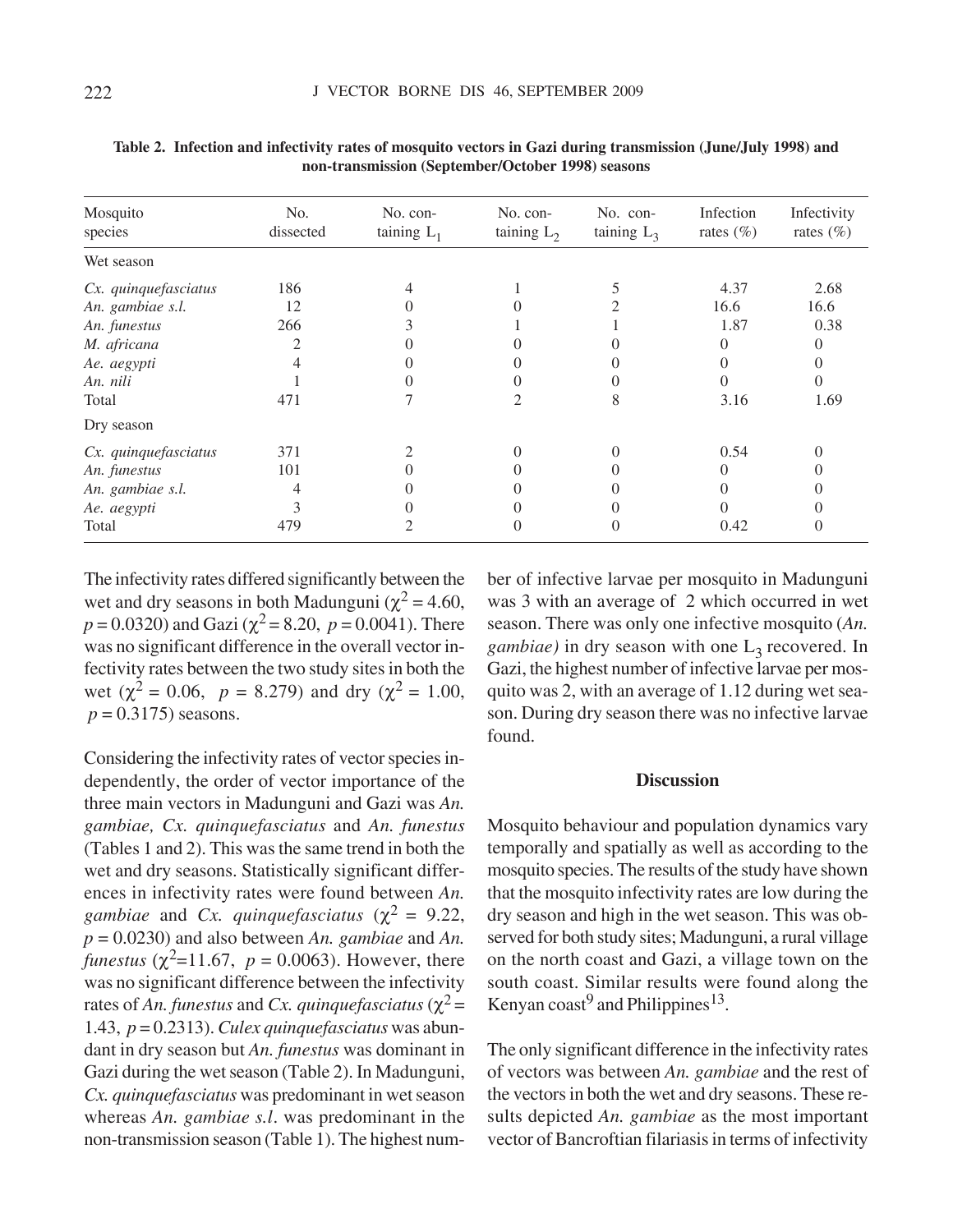rates. Similar findings were found at other sites of the Kenyan coast<sup>14</sup> and in Tanzania<sup>15,16</sup>. The increase in number of *An. gambiae* in Madunguni did not however necessarily increase the infectivity rates in the dry season. In Gazi, there was no appreciable difference in their numbers.

Previous work has shown that *An. gambiae s.s.* mosquitoes are known to predominate the wet season whereas *An. arabiensis* are mainly found in the dry season<sup>16</sup>. The high infectivity rates in the wet season can be explained by the fact that polymorphic inversions 2Rbc, 2Rd and 2La on chromosome-2 do confer tolerance to dryness in *An*. *arabiensis*17,18. The frequencies of these inversions are low in *An. gambiae*. The frequencies are correlated to climatic and vegetation patterns. The carriers of 2Rbc, 2Rd and 2La polymorphic inversions therefore have an advantage over carriers of other inversions during the dry season. *Anopheles gambiae s.s.* is also endophagic and anthropophagic<sup>16</sup>. Many of the *An*. *gambiae s.s.* female mosquitoes therefore become infected with filarial parasites compared with other *An. gambiae* complex species. This and the high human blood index (HBI) give *An. gambiae s.s.* a higher vectorial capacity than any other member of the *An. gambiae* complex. Therefore, the reduced tolerance to dryness of *An. gambiae* (most important vector) immensely reduces the overall vector infectivity rates during the dry season.

*Culex quinquefasciatus* and *An. funestus* have been known to have a reduced longevity in the dry seasons<sup>9</sup>. Therefore, even if their numbers could be high, they may not live long enough to support *W. bancrofti* infective larvae. In the current study, *Cx. quinquefasciatus* was abundant but with low infectivity rates. These mosquitoes ingest more microfilariae of *W. bancrofti* when feeding on blood of infected persons than *An*. *gambiae* and *An. funestus* because they take larger volumes of blood. Since microfilariae are pathogenic to the vectors, high mortality is expected in endemic areas with high microfilarial rates in the human populations19. So even though *Cx. quinquefasciatus* mosquitoes could be many in number, very few may live to be infective. This is why these mosquitoes are likely to have a lower contribution to infectivity rates. None of *Cx. quinquefasciatus* mosquitoes was found to be infective during the dry season in this study.

In Madunguni, *Cx. quinquefasciatus* mosquitoes were more abundant in the rainy season than in the dry season whereas in Gazi *An. funestus* dominated in the wet season but *Cx. quinquefasciatus* in the dry season. The number of *An. funestus* in Gazi declined during the dry season probably because their breeding sites were mainly clear water and vegetation near the water sources which were rare in dry season. The decrease of *Cx. quinquefasciatus* in Madunguni during the dry season was not surprising because it is a rural area without open polluted water trenches and also lacks bathrooms in or around the houses, leaving very few breeding sites for this species. Apparently, the abundance of *An*. *gambiae s.l.* and *Cx. quinquefasciatus* was highly influenced by the rains with large numbers appearing during the long rains and very few during the drier months. In both study areas, *Cx*. *quinquefasciatus* was abundant although not the most important in the transmission of *W. bancrofti*. Therefore, it appears that the great risk of infection from infective mosquitoes in both Madunguni and Gazi is due to the bites of *An. gambiae s.l.* Though it has been reported that *Cx*. *quinquefasciatus* was the main vector in the coastal towns<sup>9</sup>, results of this study indicate that even in Gazi, a village town, *An. gambiae s.l.* is a superior vector, though a few of them were caught for dissection.

#### **Conclusion**

The difference in the infectivity rates of Bancroftian filariasis vectors between the wet and dry seasons is not dependant on the general abundance of mosquito vectors as it is the case with malaria transmission<sup>20</sup> but the actual species of the mosquito vector. Based on infectivity rates of vectors of Bancroftian filariasis, results of this study indicate that there is a difference between the wet and dry seasons and the abundance of *An.gambiae s.l.* during the rainy season could be